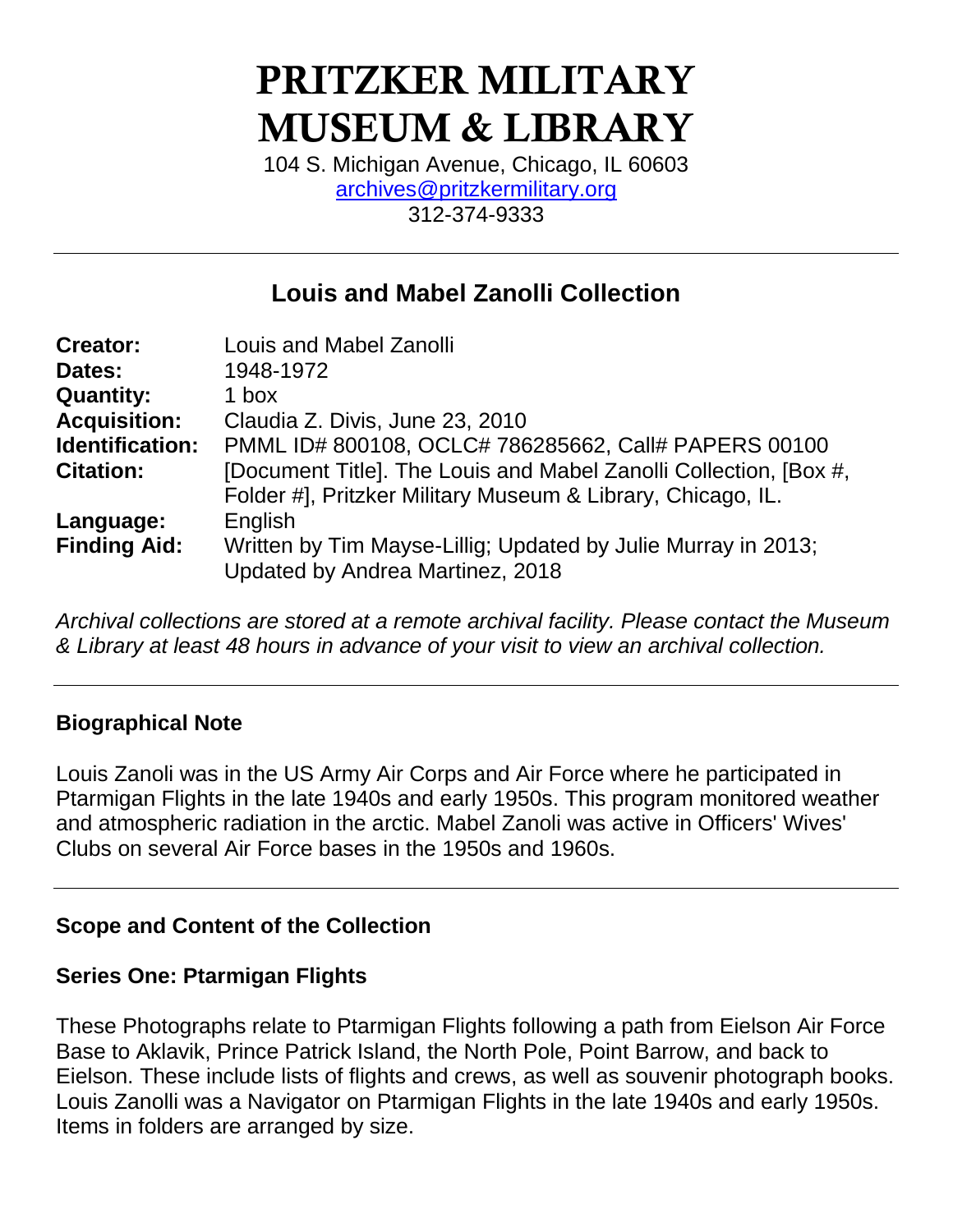# **Series Two: Officers' Wives' Club**

Publications and a certificate relating to Officers' Wives' Clubs where Mabel Zanolli was active. Items in folders are arranged by size.

### **Rights**

Copyrights held by Claudia Z. Divis were transferred to the Pritzker Military Museum & Library. All other rights are held by the author or publisher. Users assume responsibility for following copyright laws as established by US Code Title 17.

#### **Separations**

| <b>Item Number</b> | <b>Description</b>                                         | <b>Date</b> | <b>Location</b>           |
|--------------------|------------------------------------------------------------|-------------|---------------------------|
| 800108001          | Man in air force uniform with 5 children                   | n.d         | Photographs<br>Collection |
| 800108002          | Man sitting near an outbuilding                            | n.d         | Photographs<br>Collection |
| 800108003          | 12 Air Force pilots in theater seats                       | n.d         | Photographs<br>Collection |
| 800108004          | 10 members of a flight crew in gear<br>posing with a plane | n.d         | Photographs<br>Collection |
| 800108005          | 12 members of a flight crew in gear<br>posing with a plane | n.d         | Photographs<br>Collection |
| 800108006          | 3 women at a table with various craft<br>items             | n.d         | Photographs<br>Collection |
| 800108007          | 5 women playing musical chairs at a<br>picnic              | n.d         | Photographs<br>Collection |
| 800108008          | Man in air force uniform in front of a<br>waterfall        | n.d         | Photographs<br>Collection |
| 800108009          | Man in air force uniform in a parking lot                  | n.d         | Photographs<br>Collection |
| 800108010          | Man in front of a waterfall                                | n.d         | Photographs<br>Collection |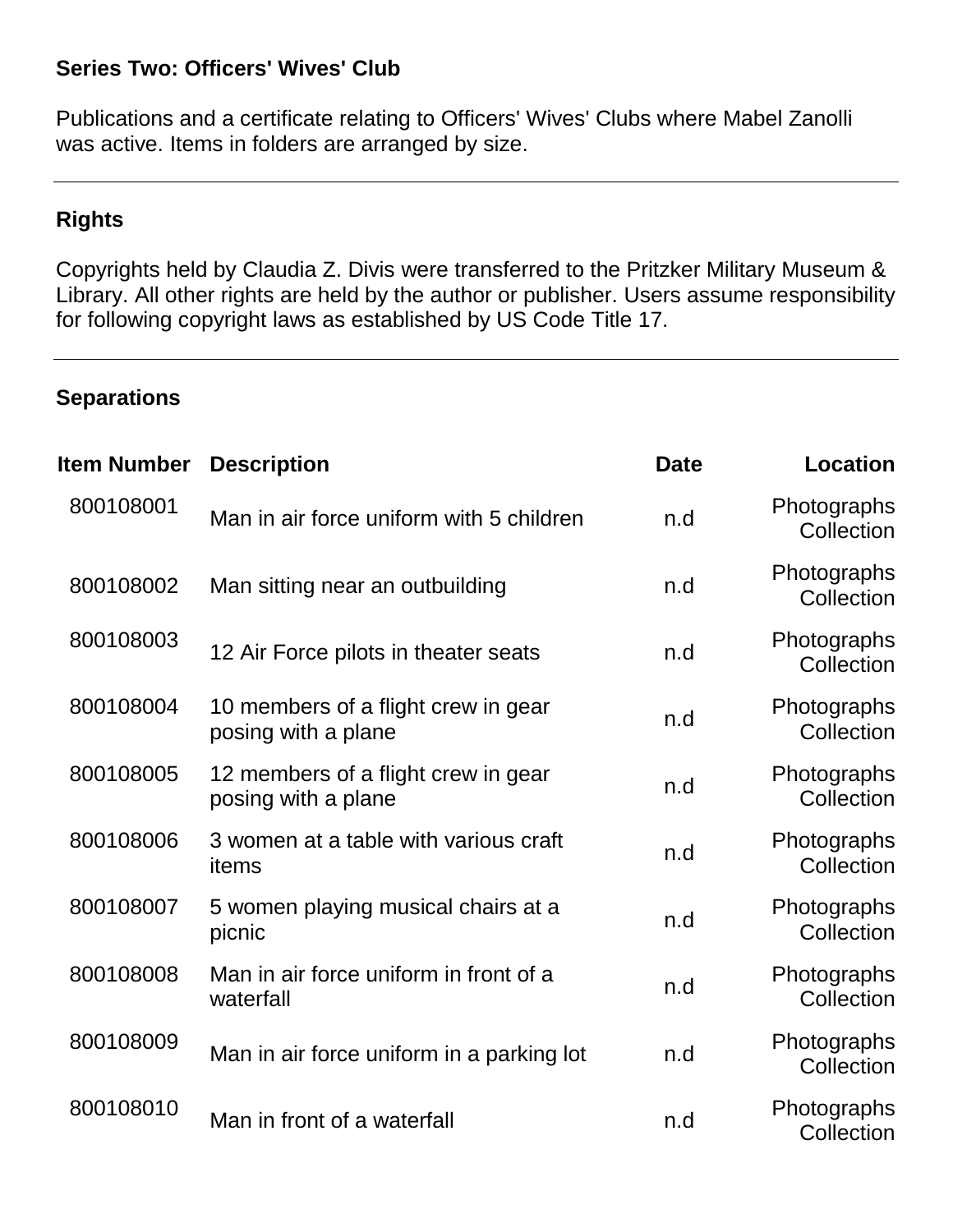| 800108011 | Man in a train car                               | n.d | <b>Photographs</b><br>Collection |
|-----------|--------------------------------------------------|-----|----------------------------------|
| 800108012 | 2 men in Air Force uniforms near<br>outbuildings | n.d | <b>Photographs</b><br>Collection |

### **Key Subjects**

This collection is indexed under the following headings in the Library's online catalog. Researchers interested in materials about related topics, persons, or places should search the catalog using these subject headings.

#### **Names**

Zanolli, Louis Zanolli, Mabel

#### **Subjects**

Air Force spouses -- Societies and clubs Polar Regions -- Aerial exploration

#### **Container List**

|   | <b>Box Folder</b> | Item ID#  | <b>Title</b>                                                                               | <b>Dates</b> |
|---|-------------------|-----------|--------------------------------------------------------------------------------------------|--------------|
| 1 | 1                 |           | <b>Ptarmigan Flights</b>                                                                   |              |
|   |                   | 800108013 | 6 photographs for Colonel Karl T. Rauk upon<br>leaving the 375th Reconnaissance Squadron   |              |
|   |                   |           | 800108014 Completed Ptarmigan Flight log sheets                                            | 4/21/1950    |
|   |                   | 800108015 | Booklet "300 Ptarmigan Missions flown over<br>the Polar Ice Cap by the 375th Recon. Sqdn." |              |
|   | $\mathbf{2}$      |           | <b>Officers' Wives' Club Publications</b>                                                  |              |
|   |                   | 800108016 | By-Laws Officers' Wives' Club, Offutt Air Force<br><b>Base</b>                             | 2/29/1968    |
|   |                   | 800108017 | Altus OWC Home and Garden Club                                                             | 1962.        |
|   |                   |           |                                                                                            |              |